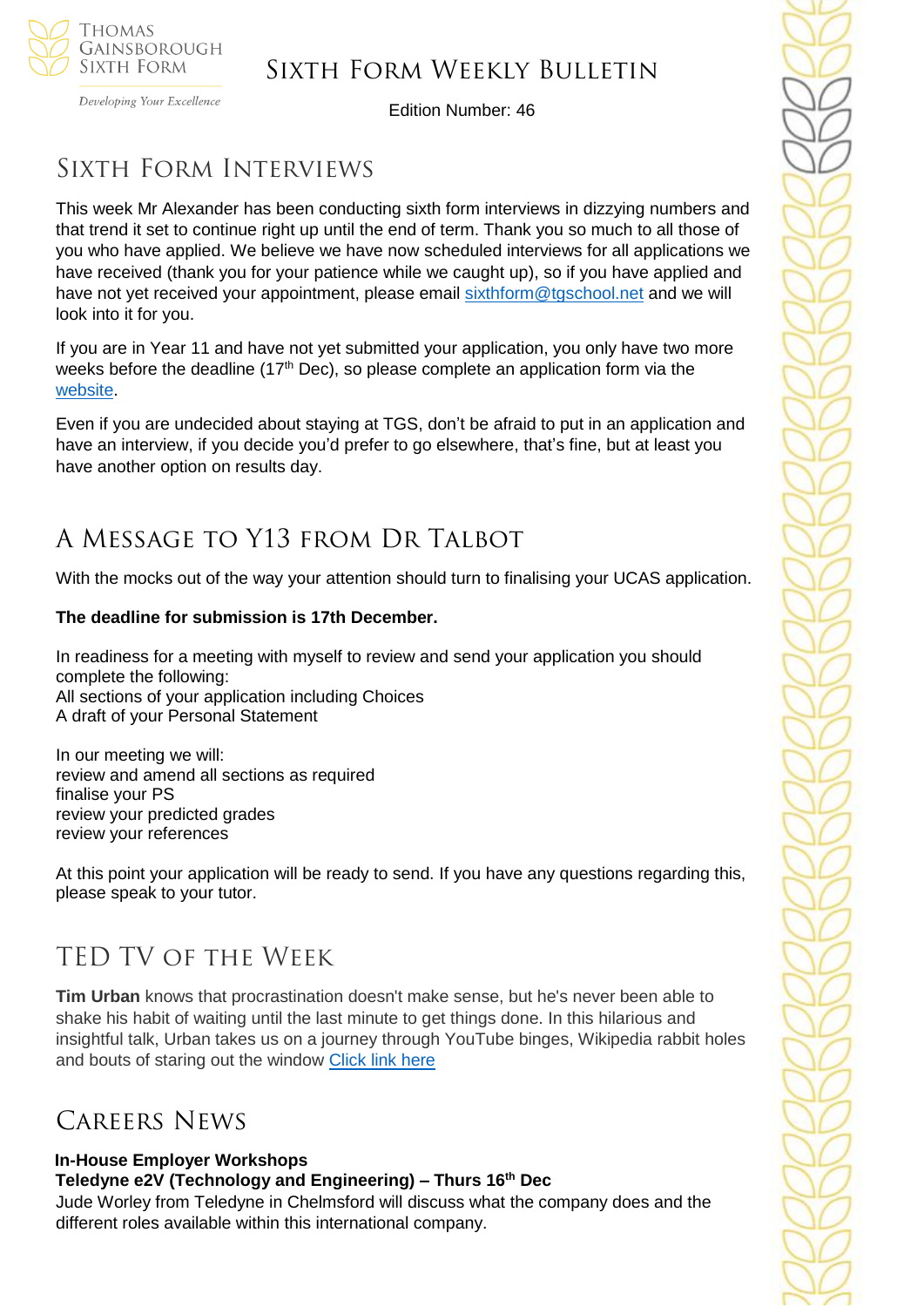

#### Developing Your Excellence

## Sixth Form Weekly Bulletin

Edition Number: 46

#### **Royal Navy – Weds 12th Jan**

CPO Tony Allan and CPO Ian Lamb will be taking students in Years 10-13 through the variety of positions and roles in the Royal Navy and the skills and attributes they are looking for when recruiting for these roles.

#### **Stoke By Nayland Golf Club – Thurs 27th Jan**

Peter Osborne will share with him the variety of jobs available within the hospitality industry and our very own Mrs Alston will share her experiences of working in the industry before transitioning to teaching.

#### **Physiomotive (Physiotherapy) – Fri 11th Feb**

Come along to hear all about Bradie Clarke's journey from ex-professional athlete to qualified physiotherapist and what led him to make the decisions he made along the way.

#### **Engineering Opportunity**

On **Wednesday 8th December** from **5:00pm - 7:00pm** we're hosting our virtual Insight to Engineering Multi-Employer Event and we'll be joined by 5 of the biggest engineering companies in Siemens, Spectris, Vodafone, Equans and specialist university NMITE!

Each company will speak for 20 minutes, giving us an insight into their business and a taster of what it's like working for the organisation. It's not very often we're able to bring such an incredible line-up of global organisations together into one event so we're so excited to be able to put this together and share the opportunity with you.

#### **The Companies Involved:**

**Siemens** are a technology company focused on industry, infrastructure, transport, and healthcare. From more resource-efficient factories, resilient supply chains, and smarter buildings and grids, to cleaner and more comfortable transportation as well as advanced healthcare. Operating in more than 200 countries last year Siemens Group generated revenues of €55.3 billion.

**Spectris** harnesses the power of precision measurement to equip their customers to make the world cleaner, healthier and more productive. They provide global customers with specialist insight through our high-tech instruments and test equipment, augmented by the power of software.

**EQUANS -** With revenues of €12 billion, EQUANS is present in 17 countries - mostly across Europe, but also in North America, Latin America and Australia. With nearly 74,000 employees, EQUANS has excellent technical know-how in design, installation, maintenance and performance services, with a unique combination of skills in HVAC, Cooling, Facility Management, Digital & ICT, Electrical, Mechanical & Robotics.

**Vodafone** are a FTSE-100 British multinational telecommunications company connecting over 334 million people and organisations of all sizes to the digital society. Their engineering community is made up of "game-changers and future-makers". With opportunities in software and network engineering, solutions architects as well as sub-marine engineering.

**NMITE** are a newly developed specialist engineering university with ties to some of the world's leading engineering companies.

If you're interested in hearing about how engineers are changing the way we live through getting involved with cutting edge developments in order for us to live in a more sustainable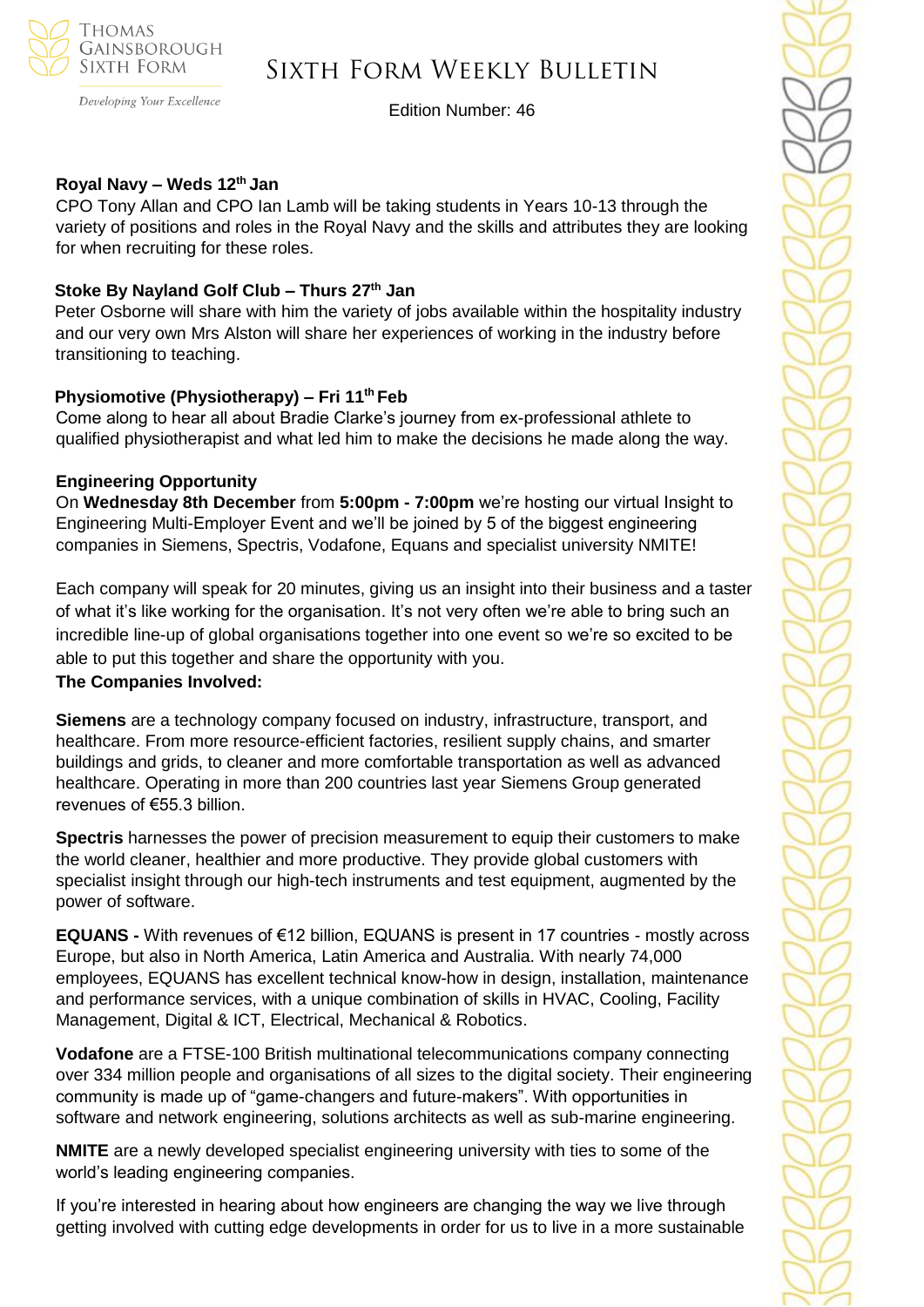

Developing Your Excellence

### Edition Number: 46

environment then this is for you! This event will give you direct access to hear from the companies at the forefront of the ever evolving engineering world and give you a chance to ask them all your questions.

To sign up to the event click on the following [link.](https://www.surveymonkey.co.uk/r/YP-Engineering)

## **Skills Gap**

Insightful workshops for young people and intensive workshops designed specifically for 15- 19 year olds, delivered to small groups by experienced industry experts:

*[AI in Finance](https://sportlivedlimited.cmail19.com/t/r-l-trthxut-bzsdtjkt-y/) - Sat 11th Dec -* The world of finance has been an early adopter of machine learning, from fraud detection to finance chat bots, yet it's still just touching the surface of AI's potential. This workshop is led by Moideen Kalladi, a data scientist with an MBA in Business Analytics and Quantitative Finance from New York University.

**If you're looking for a competitive edge** for your studies or career, our workshops are the perfect opportunity to arm yourself with valuable skills and knowledge. Courses normally cost £95 but skills gap has promised to support families who cannot afford it. To register please visit **[www.skillsgap.tech](http://www.skillsgap.tech/)**.

## **BT Work Experience**

BT with STEMPOINT East**,** are exclusively offering Year 12 students from schools in the East of England the opportunity to work alongside technology and communications experts at their site in Ipswich, through the Nuffield Research Placements Scheme

- **Projects include:** Internet of Things IT in communications Internet TV Next generation mobile technology
- **The Placemen**t Two-week face to face placement Takes place in summer 2022 Travel expenses are paid • Students write a research report based on their work •
- **Eligibility criteria –** must be 16; have 5+GCSEs incl maths, eng +1 science; studying A levels
- **Further information**: Email: Sally Moore s.moore@stempointeast.org.uk
- **Web address:** https://www.stem.org.uk/nuffield-research-placements
- Apply now [using this link](http://www.nuffieldresearchplacements.org/)

## **NHS Talent Academy**

Let's Talk About … Midwifery - **Wed 1st Dec; Tue 18th Jan; Wed 9th March**  Let's Talk About … Nursing **Mon 22nd Nov; Thurs 20th Jan; Wed 16th Feb; Weds 16th March**

Let's Talk About … Physiotherapy **- Mon 29th Nov; Fri 28th Jan; Friday 25th Feb; Mon 21st March**

Let's Talk About … Learning Disability Support - **Tues 25th Jan; Tues 8th March; All sessions run from 4-5pm.** Find out more about E-Placements and apply to speak to a professional about your Health and Care aspirations Register and apply now! [www.nhstalentacademy.org.uk](file://///tgs-sr-data/Staff%20Shared-N/Sixth%20Form/Admin/Weekly%20Bulletin/www.nhstalentacademy.org.uk)

## **NHS Allied Work Experience**

The programme is in full swing and available for Y10-13 students to participate. This is a virtual work experience day will take place through an online portal and run LIVE from **10- 5pm**, following 2 patients from their initial accidents through to recovery. You will see them interact with a variety of healthcare professionals so that you develop an understanding of the multidisciplinary team as well as insights into your own chosen career. You also can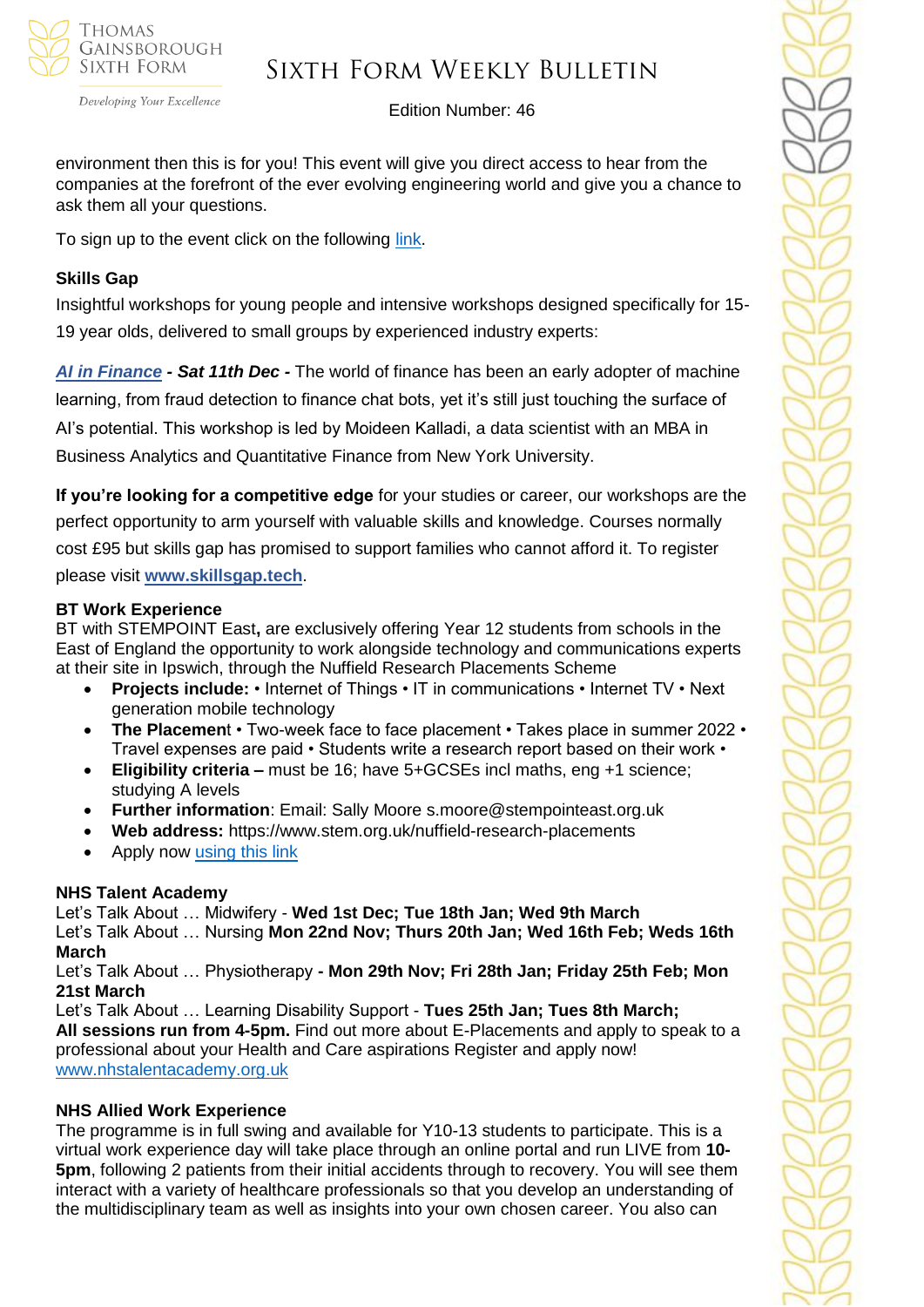

Developing Your Excellence

### Edition Number: 46

interact with the healthcare professionals via a LIVE Chat function and polls throughout the day. Register for a place [here.](https://alliedhealthmentor.org/product/live-virtual-work-experience-programme/)

All students will be awarded with a Work Experience Certificate for participating, which can be included in their UCAS and Apprenticeship Applications.

The next Work Experience day is on **January 9th** and covers the following careers:

- Nursing
- **Midwifery**
- **Paramedicine**
- Physiotherapy
- Occupational Therapy
- **Dietetics**
- **Radiography**
- Prosthetics and Orthotics
- Speech and language therapy
- Pharmacy

The cost to attend is £10/student per session.

#### **Hairdresser/Barber - Taster Day**

Have you ever wondered what it might be like to work as a hairdresser or a barber? Well, here is the perfect chance to find out!

If you are aged **16-24** and would like to see behind the scenes, learn something new and be a member of the team for the day, we welcome you to get in touch to book a work taster day.

Please contact Diane Taylor-Matthews at [info@doubletakesalon.co.uk](mailto:info@doubletakesalon.co.uk) to find out more and book your day with us.

#### **Closing Date - 31/12/2021**

#### **Location – Hadleigh, Suffolk**

### **Sasa Marketing, Stowmarket – Taster Day**

Have you ever wondered what it might be like to work in marketing? Here is the perfect chance to find out.

If you are aged 16-24, and would like to see behind the scenes, learn something new and be a member of the team for the day, we welcome you to get in touch to book a work taster day. This is especially relevant if you are considering applying for the Kickstart role at Sasa Marketing and are unsure if it is right for you.

Please contact [catherine@sasa.marketing](mailto:catherine@sasa.marketing) to find out more and book your day.

#### **Closing Date for this job offer - 31/12/2021**

#### **Location - Stowmarket, Suffolk**

#### **Yutree Insurance – Taster Day**

Have you ever wondered what it might be like to work in insurance? Well here is the perfect chance to find out. Yutree is a commercial insurance brokerage and underwriting agency. We offer highly personalized insurance advice and protection to our clients whilst also providing other brokers with access to our own, underwritten product range.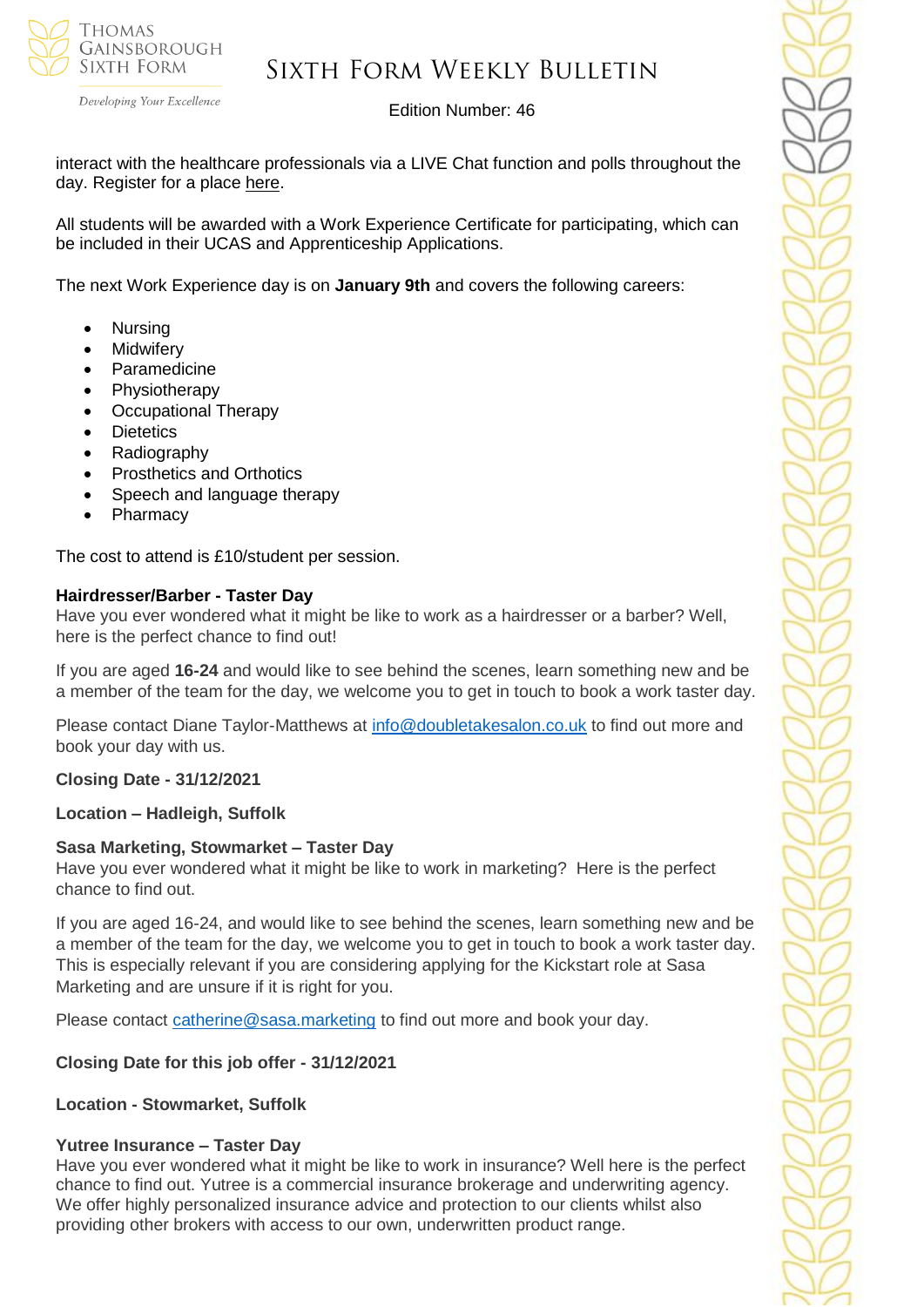

Developing Your Excellence

## Sixth Form Weekly Bulletin

### Edition Number: 46

If you are aged 16-24 you could see behind the scenes at a commercial insurance broker insuring everything from a zoo to a factory, to a garage or holiday villas. You could learn something new and be a member of the team for the day to really see what is involved. We welcome you to get in touch to book a work taster day.

Please contact [laura.hancock@yutree.com](mailto:laura.hancock@yutree.com) to find out more and book your day with us.

## **Closing Date - 31/12/2021**

### **Location - Newmarket, Suffolk**

### **Crystal Rose Beauty – Taster Day**

At Crystal Rose Skin Clinic we love to help people achieve beautiful, healthy, and youngerlooking skin. We have a fabulous range of natural, minimally invasive and chemical free skin care treatments here to help, all tailor made to suit each individual.

If you are aged 18-24 years old and would like to see behind the scenes, learn something new and be a member of the team for the day, Rosy from Crystal Skin Care in Needham Market welcomes you to get in touch to book a work taster day.

Please contact [crystalrosesc@gmail.com](mailto:crystalrosesc@gmail.com) to find out more and book your day.

**Closing Date - 31/12/2021**

### **Location - Needham Market, Suffolk**

#### **New Wolsey Theatre – Taster Day**

Do you long to be part of a team that makes the theatre magic happen? The New Wolsey Theatre is a regional theatre with a national reputation for the quality, range and reach of its work and for embracing cultural diversity in the widest sense. Behind every hit show there is a talented team of staff and technicians supporting the cast and production in a variety of exciting behind-the-scenes roles.

Join us in January for an exclusive look at what goes on behind the curtain in a successful real theatre. Attendance by appointment only - please register your interest in advance. This event is for students and job seekers in Norfolk and Suffolk who want to gain an insight into theatre careers

#### **When - Tues 25th January 2022.**

**Please register your interest with** [Suzanne.Couszins@Suffolk.Gov.UK](mailto:Suzanne.Couszins@Suffolk.Gov.UK)

#### **Marjoram Specialist Builders – Taster Day**

Marjoram Specialist Builders have over forty years' experience in the building trade. Our work is unique. We specialise in Heritage, Listed and Period properties from Grade I to Grade II. Neville Marjoram set the business up in 1991.

If you are aged 18-24 years old and would like to see behind the scenes, learn something new and be a member of the team for the day, we welcome you to get in touch to book a work taster day.

Please contact Janice to find out more and book your day with us [marjorambuilders@btconnect.com](mailto:marjorambuilders@btconnect.com)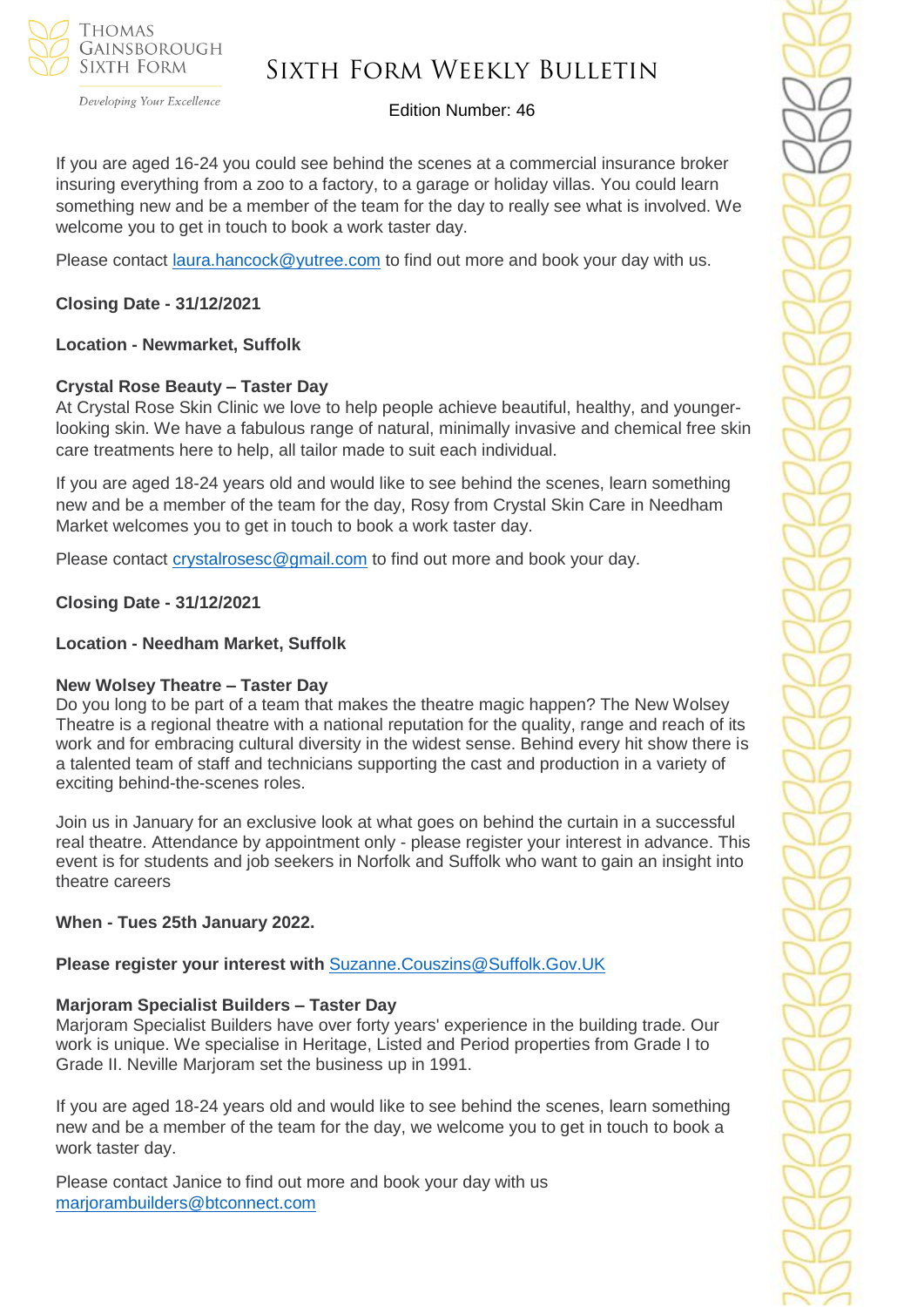

Edition Number: 46

## **Closing date for this job offer is - 31/12/2021**

**Location - Sudbury, Suffolk**

Developing Your Excellence

## **Who wants to be a film-maker?**

Spring Half term opportunity for young filmmakers aged 16-19 years.

Designed for young people with demonstrable film making interest or experience, the course consists of a combination of workshops, practical skills development, watching film and meeting industry professionals. After an action-packed week, the cast and crew, friends and family are invited to enjoy a premiere of the film we will make together. Participants can gain their Bronze Arts Award.

Participants can expect to;

- Watch and learn to appreciate a broad range of films.
- Gain insight into the exciting world of film making both behind and in front of the camera.
- Get hands on experience of what goes into making a film on a practical film-based project.
- Work alongside and get the opportunity to meet film industry professionals.
- Meet other young film fans from across the county.
- Become part of the BFI Film Academy alumni and access other exclusive opportunities.
- Have lots of fun exploring and making film!

Local production company Creative Nation delivers the courses in both Suffolk and Norfolk and both courses are available to young people across both counties. The academy will be delivered in person at University of Suffolk.

## **Dates: Spring Half Term. 19th to 25th February 2022. Course hours: 10am to 5pm. Location: University of Suffolk**

## **Applications close: Midnight 4th February 2022.**

Cost: £25. Cost ought not be a barrier. Bursaries and financial assistance are available. Please contact us for information. For more information and to complete our simple application process please visit: [www.creative-nation.co.uk/filmacademy/](file://///tgs-sr-data/Staff%20Shared/Sixth%20Form/Admin/Weekly%20Bulletin/www.creative-nation.co.uk/filmacademy/) More information about BFI Film Academy here: [www.bfi.org.uk/filmacademy](http://www.bfi.org.uk/filmacademy)

**Year 10/12 - S3/S5 students** are eligible to attend the LIVE VIRTUAL Get into Medicine Insight & UCAS Application Conference for FREE using the exclusive funding code: Teacher21

Once students have attended, they will be awarded with a certificate from the Presidents at Medic Mentor to acknowledge that they are a student who has gone one step further than others.

We will be looking at:

- What is it like to be a doctor?
- Perspectives from recent successful and Current applicants
- CV Building
- Getting Work Experience
- Medical Personal Statements
- Medical School Interviews
- UCAT & BMAT Exams

- How to access Medical Awards, Prizes, Leadership Programmes, and Scholarships to study Medicine at University.

**Upcoming dates: Sat 11th Dec, Sun 12th Dec [Click Here to sign up](https://medicmentor.co.uk/medicine-national-healthcare-weekend/)**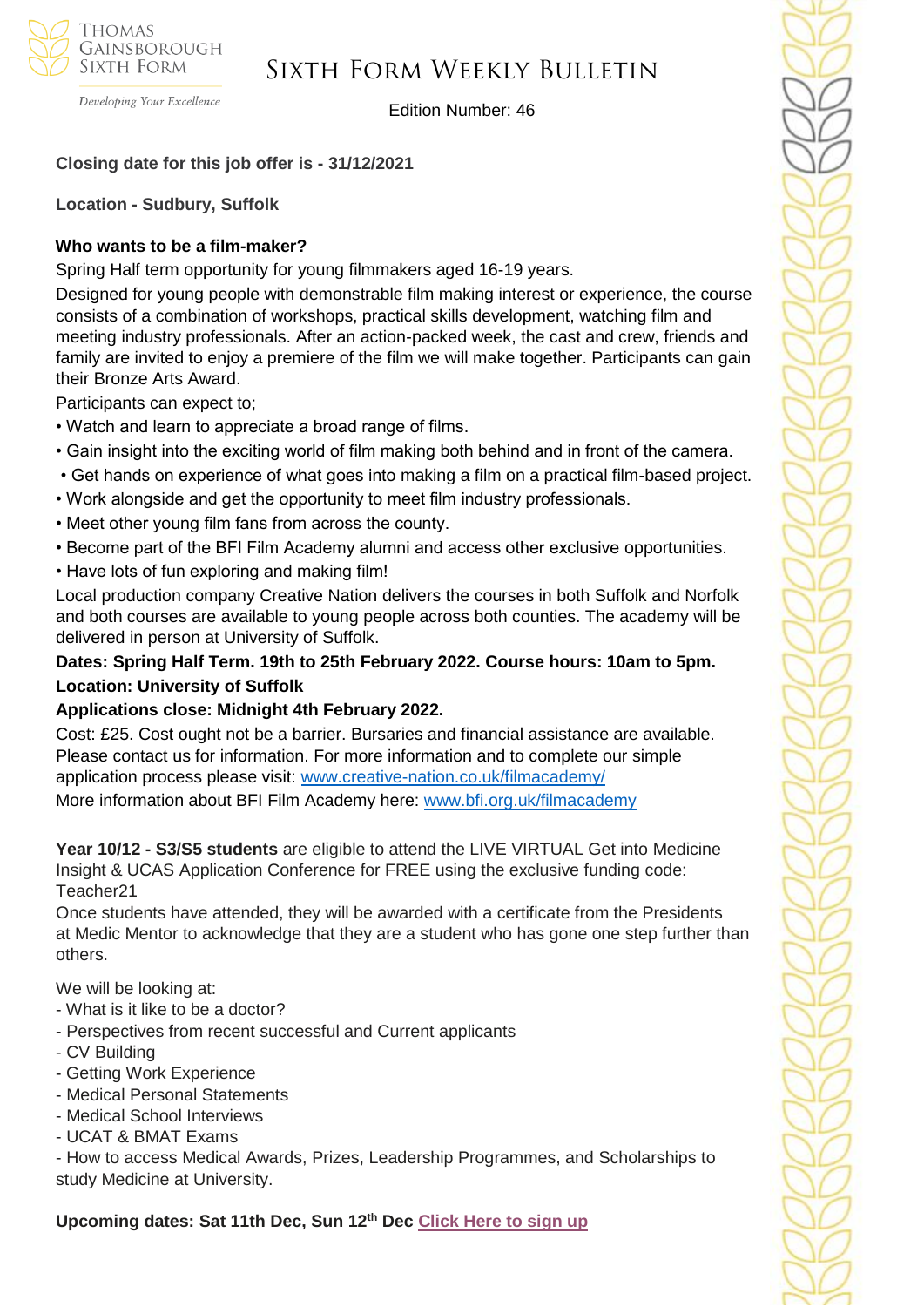

Developing Your Excellence

Edition Number: 46

## **Summer Experiences in Law and Politics**

Do you dream of standing up in the Supreme Court and arguing a human rights case? Or negotiating an international treaty with UN representatives? Next summer you can do all this and more on one of our flagship summer experiences in London:

Cross-examine witnesses in a murder trial Network with politicians in Westminster Advocate a human rights case in the Supreme Court Work with corporate lawyers in a City skyscraper Participate in a 'Model UN' with UN and Foreign Office staff Negotiate climate change policies in a simulated COP26

Places are highly limited. Students can use code SUMMER15 by **31st December** for 15% off.

[Law](https://investin.org/products/young-lawyer-summer-experience?utm_source=UK+SCHOOLS+MASTER&utm_campaign=cc614063d5-bankersschoolmar_COPY_01&utm_medium=email&utm_term=0_bfccb03bbd-cc614063d5-137697031&mc_cid=cc614063d5&mc_eid=894e4199ae) [Politics](https://investin.org/products/young-political-leader-summer-experience?utm_source=UK+SCHOOLS+MASTER&utm_campaign=cc614063d5-bankersschoolmar_COPY_01&utm_medium=email&utm_term=0_bfccb03bbd-cc614063d5-137697031&mc_cid=cc614063d5&mc_eid=894e4199ae) [International Development](https://investin.org/products/young-international-development-summer-experience?utm_source=UK+SCHOOLS+MASTER&utm_campaign=cc614063d5-bankersschoolmar_COPY_01&utm_medium=email&utm_term=0_bfccb03bbd-cc614063d5-137697031&mc_cid=cc614063d5&mc_eid=894e4199ae) [Environmentalism](https://investin.org/products/young-environmentalist-summer-experience?utm_source=UK+SCHOOLS+MASTER&utm_campaign=cc614063d5-bankersschoolmar_COPY_01&utm_medium=email&utm_term=0_bfccb03bbd-cc614063d5-137697031&mc_cid=cc614063d5&mc_eid=894e4199ae)

### **Apprenticeship Vacancies**

Explore 220+ Higher and Degree apprenticeship vacancies in the November edition of the Higher & Degree listing 2021/22.

Discover vacancy details from over 40 employers, including:

- Vacancy locations
- Salary information
- Direct application links

**Download** the Higher & Degree listing now or **find out more** about the listing, who it is for and how to best use it in our FAQs below.

## [DOWNLOAD NOW](https://amazingapprenticeships.com/resource/higher-and-degree-listing/)

#### **Virtual Careers Fair: Apprenticeships 6-10 Dec**

Over the first week of December, STEM Learning is running an online virtual careers fair in partnership with Aecom to help young people find out more about apprenticeships.

'Apprenticeships: Earn while you Learn' will showcase up to 30 national employers from a range of STEM industries. Visitors will get to find out more about these employers, what they do and the apprenticeship opportunities they offer.

This is a fantastic opportunity for visitors to be inspired and meet STEM Ambassadors and apprentices from a wide variety of STEM organisations, as well as giving them the chance to securely chat live and ask their questions.

Please fill out your details below as an expression of interest and we will be in contact with further information about the fair.

#### [Click link here](https://docs.google.com/forms/d/e/1FAIpQLSe8yFlZ7xHm5LYMkkvsOvGEis5tpnTMCCpUdqjF7R4celBftQ/viewform)

## **Anglian Water Apprenticeship Webinars**

Anglian Water is one of the largest employers in East Anglia and annually recruit apprentices, graduates, interns and more. If any student is interested in an apprenticeship or wants to find out what it involves, please join one of the free webinars. The webinars allow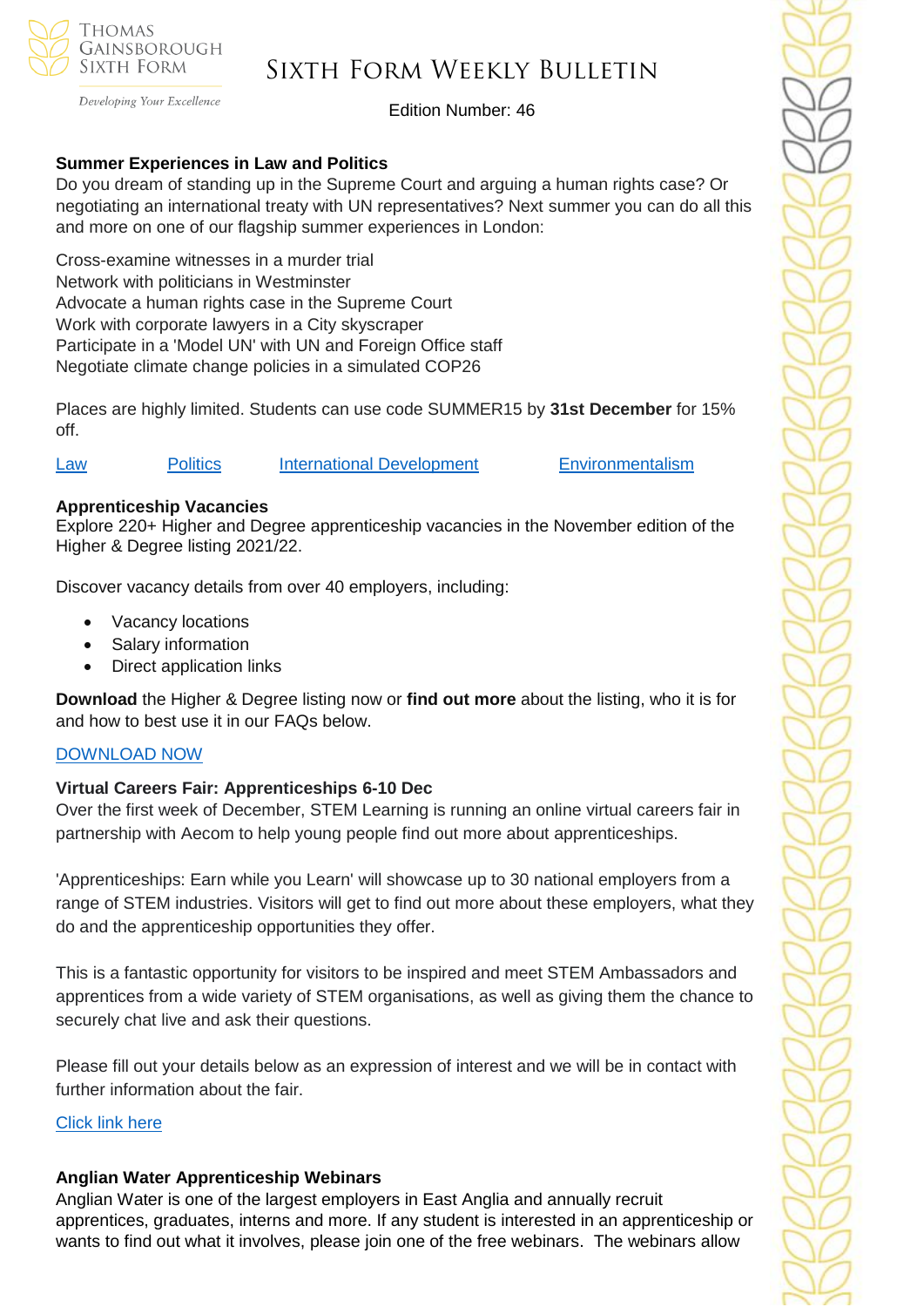

Developing Your Excellence

#### Edition Number: 46

students to find out about different apprenticeships they offer, what is involved in an apprenticeship and the recruitment process, as well as a chance to hear from current and past apprentices. The webinars will last an hour and are open to all.

**9 Dec 1700-1800** [Click Link here](https://teams.microsoft.com/registration/Ah2656Iq1UiBhePca_e4bQ,EN_2oJbTzkiu57ZBev0QSg,pkln6gQwkkGEkBH4NNht9g,gDwy0arFokqp6TYFtiS42g,NlL4PKxLck60sGqtb_uv6g,Dm2pwzAQVEWpyJALjJVH9w?mode=read&tenantId=e7ba1d02-2aa2-48d5-8185-e3dc6bf7b86d) **; 13 Dec 1700-1800** [Click Link Here;](https://teams.microsoft.com/registration/Ah2656Iq1UiBhePca_e4bQ,EN_2oJbTzkiu57ZBev0QSg,pkln6gQwkkGEkBH4NNht9g,IfENcHOFkE2Qq2oI_klpBw,D8L_HEr_nEKP6L3DL_EWPA,PQ1kY4Ul4EeGTzqJOx-XTg?mode=read&tenantId=e7ba1d02-2aa2-48d5-8185-e3dc6bf7b86d) **15 Dec 1700-1800**  [Click Link](https://teams.microsoft.com/registration/Ah2656Iq1UiBhePca_e4bQ,EN_2oJbTzkiu57ZBev0QSg,pkln6gQwkkGEkBH4NNht9g,WlNKHemzMk-Yi_9MKN3wMQ,3rF_2AOAbUWChGli1KsV0w,bWUMqXDVbkCNLw7ra-BVqw?mode=read&tenantId=e7ba1d02-2aa2-48d5-8185-e3dc6bf7b86d)

If anyone wishes to apply for an apprenticeship there is also [a pre-register opportunity](https://awg.wd3.myworkdayjobs.com/PS/job/Cambridgeshire/Register-your-interest-for-an-Apprenticeship-at-Anglian-Water_R14052)

**West Suffolk College** - [Apprenticeship Vacancies](https://apprenticeships.wsc.ac.uk/)

**Colchester Institute** - [Apprenticeship Vacancies](https://www.colchester.ac.uk/apprenticeships/vacancies/)

**Apprenticeships New Anglia** - [Apprenticeship vacancies](https://www.apprenticeshipsnewanglia.co.uk/)

**Government Official Search** - [Apprenticeship Vacancies](https://www.gov.uk/apply-apprenticeship)

## University News

## **UK University and Apprenticeship Search Fair Thurs 3rd March 0930 –1430**

Tottenham Hotspur Stadium, London, N17 0BX

This exciting event provides attendees with the opportunity to speak to a multitude of universities including Russell Group, Specialist and Modern Universities. Students will also be able to talk to a variety of the UK's best apprenticeship providers, HE colleges, specialist institutions, and attend a range of seminars including: UCAS personal statement, Higher and Degree Apprenticeships, Life at University and Student Finance.

For more information – email Mrs Osborne **[kosborne@tgschool.net](mailto:kosborne@tgschool.net)**

#### **Writtle University Open Days / Webinars**

- **College courses:** Sat 27th Nov
- **College courses:** Sat 15th Jan
- **University degrees:** Sat 13th Nov
- **University degrees:** Sat 22nd Jan

Students **must book** their spot **online** in order **to attend** an **Open Day.** [Click here to book your](https://writtle.ac.uk/College-Course-Events)  [place on the Open Day](https://writtle.ac.uk/College-Course-Events)

#### **Webinars:**

- **Sports and Exercise Science:** Friday 3rd December, 5:00-6:00pm
- **Equine:** Saturday 4th December, 9:00-10.30am
- **Veterinary Physiotherapy & Animal Therapy:** Saturday 4th December, 10:45am-12.15pm
- **Canine Therapy:** Saturday 4th, 12:30-1:30pm
- **Animal Management & Science:** Saturday 4th December, 1.45-3.15pm
- **Agriculture & Sustainable Food:** Saturday 4th December, 3.30-4.30pm
- **Horticulture:** Saturday 4th December, 4.45-5.45pm